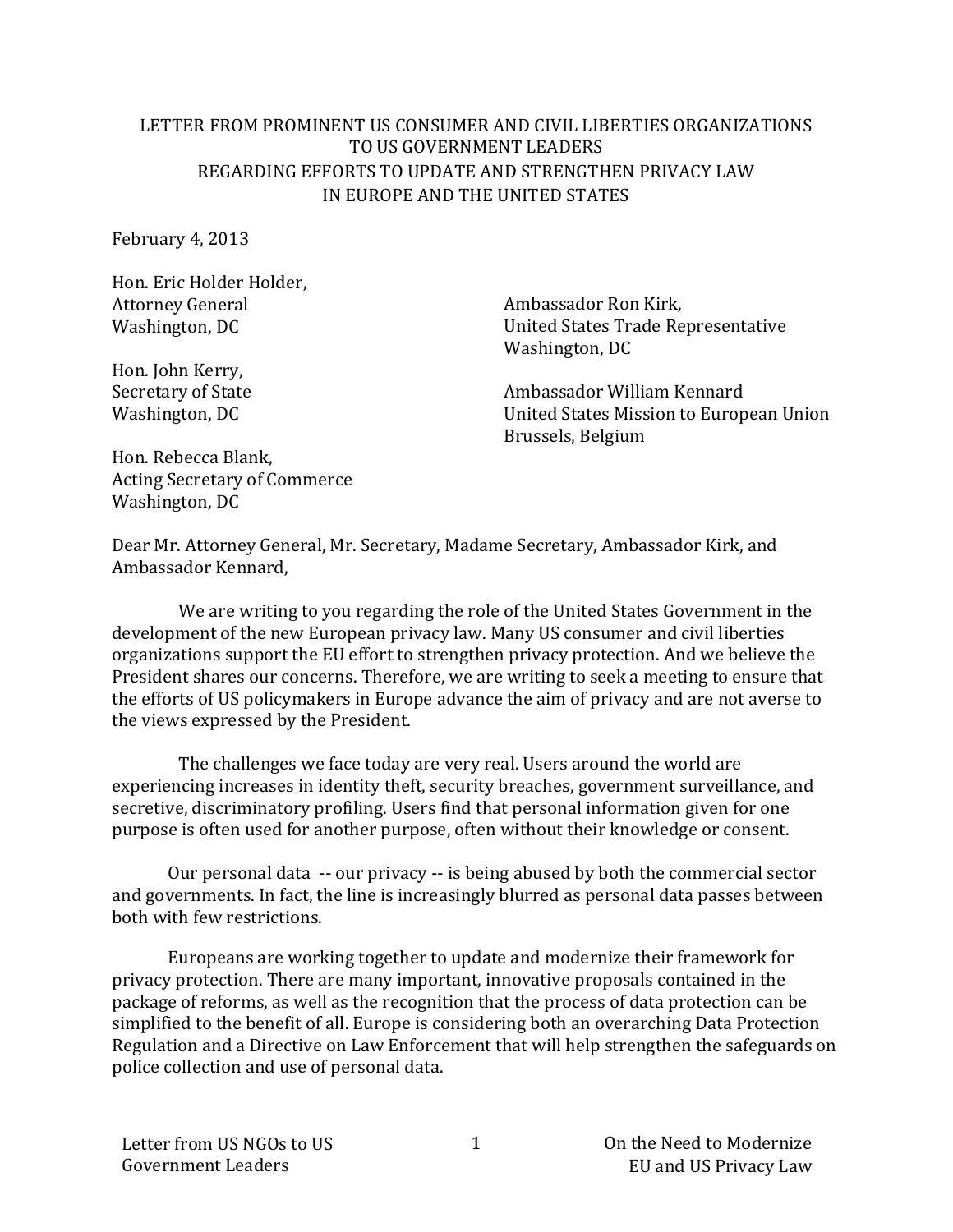Our organizations support this effort. Leading US consumer and privacy organizations wrote to the European Parliament to say that the "promotion of stronger privacy standards in Europe will benefit consumers around the globe, as businesses improve their privacy practices and security standards. $"^{1}$ 

A group of US NGO leaders just returned from Brussels where we met with Members of the European Parliament from across the political spectrum. Without exception the MEPs and staff reported that both the US Government and US industry are mounting an unprecedented lobbying campaign to limit the protections that European law would provide.

We also found that the Europeans were excited to hear a different view from the US. They had many questions about the laws that applied to European data transferred to the US government and American corporations. They were concerned about the absence of safeguards for personal data stored in the Cloud. And most significantly, we learned that Europeans and Americans have very similar concerns about the need for privacy protection. We share a fundamental belief that Europe and the United States need to update their privacy laws.

We believe that President Obama has an equally strong commitment to the protection of privacy. In February 2012, the President set out a comprehensive privacy framework with principles designed to establish new safeguards for consumers and new responsibilities for companies that collect and use personal information. As President Obama explained, "Never has privacy been more important than today, in the age of the Internet, the World Wide Web and smart phones. In just the last decade, the Internet has enabled a renewal of direct political engagement by citizens around the globe and an explosion of commerce and innovation creating jobs of the future."<sup>2</sup>

The principles include  $(1)$  individual control over the collection and use of personal data;  $(2)$  transparency;  $(3)$  respect for the context in which data is collected;  $(4)$  security;  $(5)$  access and correction rights for consumers;  $(6)$  data limitation; and  $(7)$  accountability. President Obama stated that "even though we live in a world in which we share personal information more freely than in the past, we must reject the conclusion that privacy is an outmoded value. It has been at the heart of our democracy from its inception, and we need it now more than ever." $3$ 

These principles reflect many of the same goals contained in the European privacy initiative. But the key is that these principles must be given legal force. Without implementation and enforcement, the Consumer Privacy Bill of Rights will become a hollow

<u> 1989 - Johann Stein, markin film yn y breninn y breninn y breninn y breninn y breninn y breninn y breninn y b</u>

 $1$  Letter to European Parliament from 22 US Consumer Organizations (Sept. 5, 2012) ("On EU General Data Protection Regulation.")

 $2$  The White House, "Consumer Data Privacy in a Networked World: A Framework for Protecting Privacy and Promoting Innovation in the Global Digital Economy," (Feb. 23, 2012), *available at http://www.whitehouse.gov/sites/default/files/privacy-final.pdf* <sup>3</sup> *Id.*